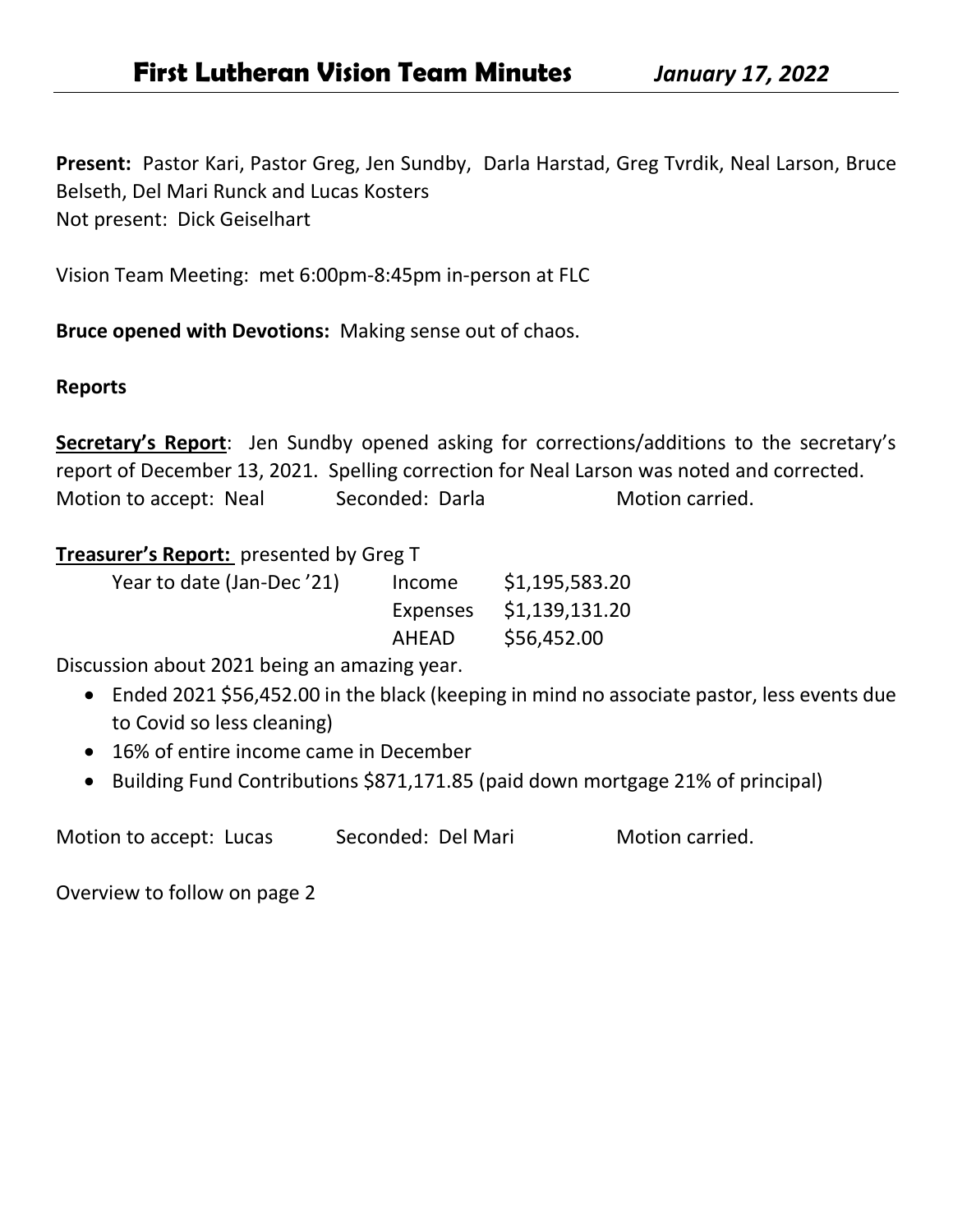### First Lutheran Church Monthly Financial Overview of the General Account

| <b>Month Activity:</b>    | December 2021 | December 2020 | Difference Year!<br>to Year |                               |
|---------------------------|---------------|---------------|-----------------------------|-------------------------------|
| Income:1 <sup>†</sup>     | \$191,506.50  | \$158,428.21  | \$33,078.29                 | K--- 20.9% Increase in Income |
| Expense:                  | \$103.567.67  | \$98,286.41   | \$5,281.26                  | S--- 5.4% Increase in Expense |
| Ahead/Behind for December | \$87,938.83   | \$60,141.80   |                             |                               |

| <b>Year to Date Activity:</b>               |                          | <b>Jan-Dec 2021</b> |           | <b>Jan-Dec 2020</b> | <b>Difference Year</b><br>to Year |
|---------------------------------------------|--------------------------|---------------------|-----------|---------------------|-----------------------------------|
| Income:                                     | ÷                        | \$1,195,583.20      | ÷         | \$1,190,011.47      | \$5,571.73                        |
| <b>Expense:</b>                             |                          | \$1,139,131.20      |           | \$1,139,381.58      | $-$ \$250.38                      |
| Ahead/Behind Year to Date:                  |                          | \$56,452.00         |           | \$50,629.89         |                                   |
| Balance January $1: \mathbb{I} \rightarrow$ |                          | \$233,906.03        | $\ddot{}$ | S15,076.14          |                                   |
| Liabilities Not Yet Paid Out:               | $\ddot{}$                | \$0.00              |           | \$0.00              |                                   |
| Paycheck Protection Program Loan:           |                          |                     | ÷         | \$168,200.00        |                                   |
| Transferred to Cash Reserve:                | $\overline{\phantom{a}}$ | S158,970.00         |           |                     |                                   |
| Transferred to Ministry Investment:         |                          | \$24,306,00         |           |                     |                                   |
| Borrowed from Cash Reserve:                 | $+$                      | \$0.00              |           |                     |                                   |
| <b>General Fund as on Balance Sheet:</b>    | $=$                      | \$107,082.03        |           | \$233,906.03        |                                   |

0.5% Increase in Income

0.0% No Change - Expense

| <b>Budget Report January-December 2021</b> |            |                                      |                |                   |                   |                    |           |
|--------------------------------------------|------------|--------------------------------------|----------------|-------------------|-------------------|--------------------|-----------|
|                                            | 2021 Total |                                      | <b>Actuals</b> |                   |                   | <b>Variance to</b> |           |
|                                            |            | <b>Year to Date</b><br><b>Budget</b> |                | <b>Budget YTD</b> | <b>Budget YTD</b> |                    |           |
| <b>Total Income</b>                        |            | 1,248,119                            | s              | 1,195,583         | \$1,248,119       | s                  | (52, 536) |
| <b>Expense (boards include personnel)</b>  |            |                                      |                |                   |                   |                    |           |
| <b>Worship Board</b>                       |            | 266,422                              | S              | 250,848           | 266,422           | <b>S</b>           | (15, 574) |
| <b>Learning Board</b>                      |            | 274,044                              | S              | 224,354           | 274,044           |                    | (49,690)  |
| <b>Serving Board</b>                       |            | 232,315                              | Ś              | 214,694           | 232,315           |                    | (17, 621) |
| <b>Communications Board</b>                |            | 104.064                              | S              | 99,077            | 104.064           |                    | (4,987)   |
| <b>Finance &amp; Facilities Board</b>      | S          | 371,274                              | S              | 350,158           | 371,274           |                    | (21, 116) |
| <b>Total Expense</b>                       |            | 1,248,119                            | s              | 1,139,131         | \$1,248,119       |                    | (108,988) |

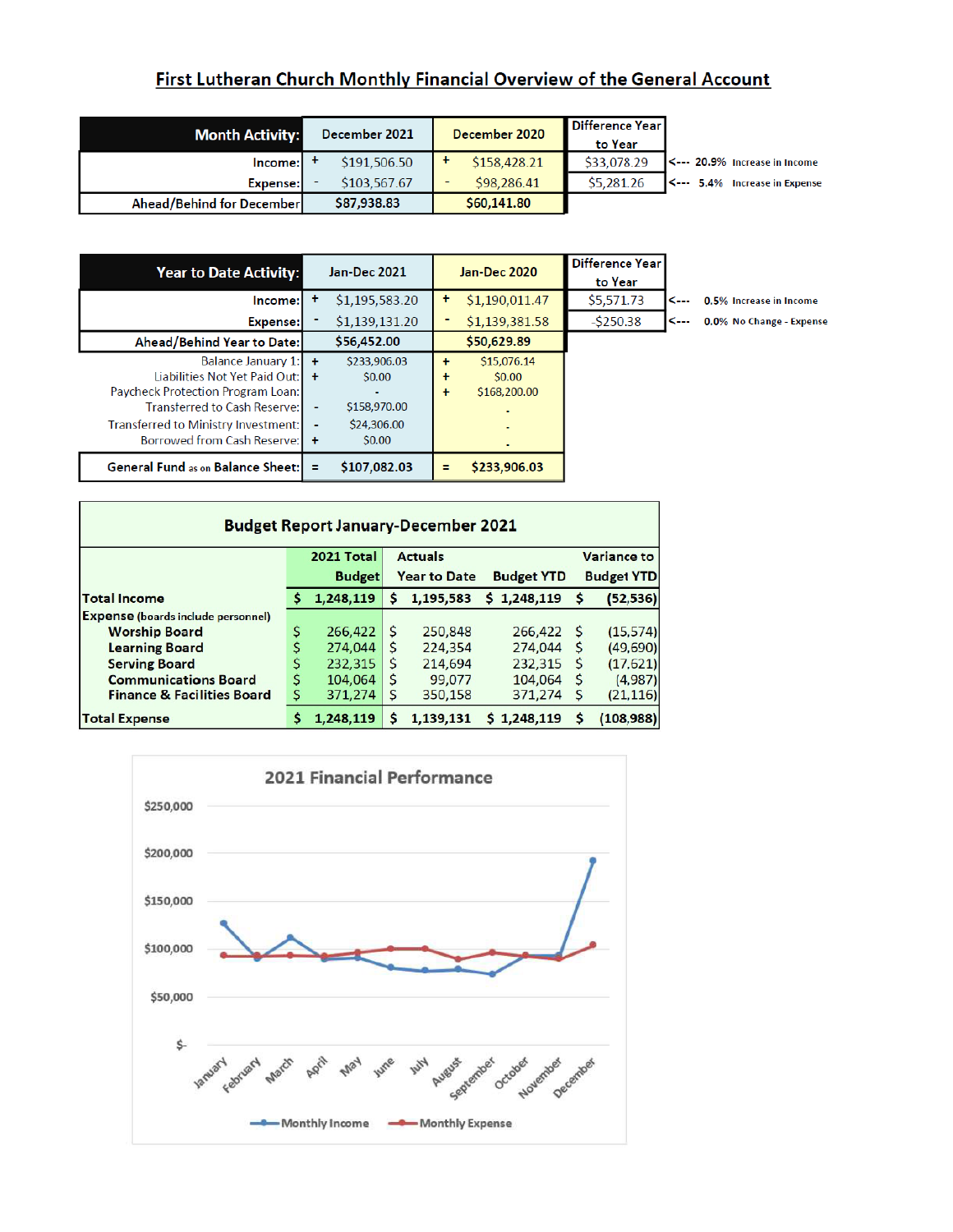## **Updates**

## **Homeless to Hopefully:**

- Presented by Jen Jabas, Executive Director or the United Way of Douglas County & Pope Counties, Heather Molesworth of West Central MN Communities Action, Inc. and Scott Kent of the Alexandria Police Department. Plus Corliss Stark.
- All are members of FLC.
- Presentation of "Homeless to Hopefully" to FLC as a possible site as a partner in providing housing for homeless individuals.
- Seeking churches to provide shelter, meals and volunteers to assist with program needs as outlined in the job description (for a period of time).
- Corliss Stark volunteered as coordinator for FLC
- Vision Team discussion ensued after presenters left

Motion to participate in the "Homeless to Hopefully" program as an overnight location for the dates of February 21-March 6, 2022.

Motion to accept: Neal Seconded: Darla Motion carried. A temple talk will be this Wednesday/Sunday services from one of the 3 speakers.

# **Outdoor Worship: Greg T**

- o Discussed and explored ideas for outside summer FLC campus worship services.
- o A slide presentation of design ideas, placement, sidewalk, landscaping, cost estimates discussed
- o Follow up details of shade options to be explored
- o Track with the project: musicians, pastors, and Finance Board
- o How to pay for it? FLC applied for part of the CARES Act/Employee Retention Fund as FLC kept all employees employed during the pandemic. This amount is \$182,000 for this "rebate". It can be used for investing in FLC's future ministry… outdoor services.
- o VT decided the outdoor project is not to exceed \$150,000.

Motion to move forward with the outdoor worship project on the FLC grounds using the CARES Act/Employee Retention Fund to cover the cost of the project and presenting to the congregation to vote on (to go forward or not) at the February 13, 2022 Annual Meeting.

Motion to accept: Darla Seconded: Neal Motion carried.

# **Annual Meeting: Greg T**

- Meeting will be available via ZOOM (as last year). Parishioners must register so ZOOM link can be emailed to them.
- VT will help with meeting and logistics on site.